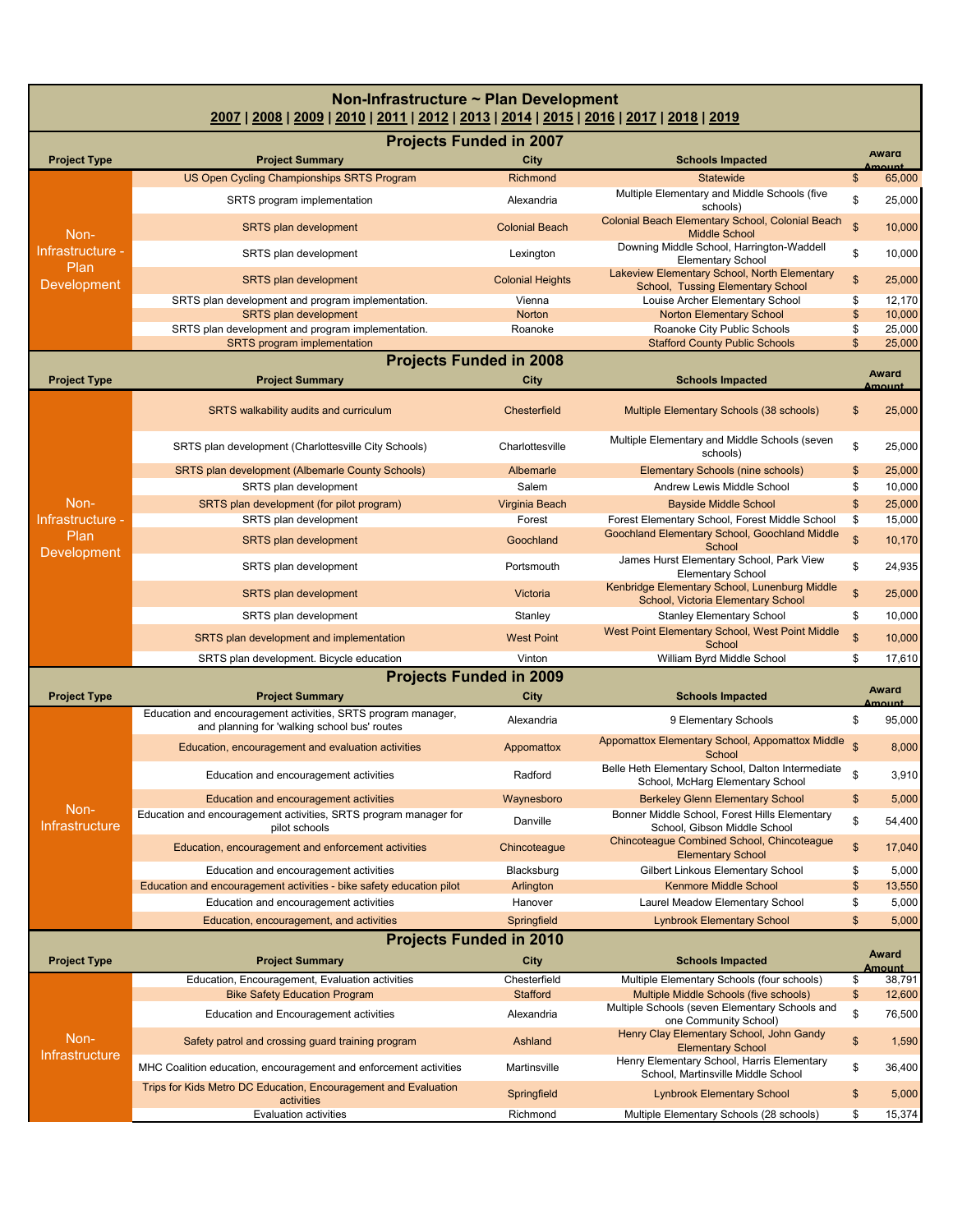<span id="page-1-0"></span>

| <b>Projects Funded in 2013</b> |                                                                                                                                                                                                                                                                                                                                                              |                                                          |                                                               |    |                               |
|--------------------------------|--------------------------------------------------------------------------------------------------------------------------------------------------------------------------------------------------------------------------------------------------------------------------------------------------------------------------------------------------------------|----------------------------------------------------------|---------------------------------------------------------------|----|-------------------------------|
| <b>Project Type</b>            | <b>Project Summary</b>                                                                                                                                                                                                                                                                                                                                       | City                                                     | <b>Schools Impacted</b>                                       |    | <b>Award</b><br><b>Amount</b> |
|                                | Division-wide program with SRTS coordinator at 165 schools.<br>Activities include local SRTS training and toolkits, walk/bike to school<br>day activities, and program evaluation.                                                                                                                                                                           | Fairfax County Public<br>Schools                         | All schools                                                   | \$ | 99,300                        |
|                                | Division-wide program with SRTS coordinator at seven schools.<br>Activities include route map development, safety curriculum, bike/walk<br>to school days, walking club, crossing guard training, and program<br>evaluation.                                                                                                                                 | <b>Lynchburg City Schools</b>                            | Multiple schools<br>(Seven Elementary and Middle Schools)     | \$ | 78,000                        |
|                                | Division - wide program with SRTS coordinator at three schools.<br>Activities include "school zone" plan development, bike/walk to school<br>day activities, bicycle library, and program evaluation                                                                                                                                                         | City of Galax                                            | Galax Elementary, Galax Middle, Galax High (8th<br>grade)     | \$ | 54,750                        |
|                                | Single school program, activities include bike/ped safety education<br>and outreach, law enforcement coordination, policy development, and<br>program evaluation.                                                                                                                                                                                            | <b>Giles County Public</b><br><b>Schools</b>             | <b>Macy McClaugherty Elementary School</b>                    | \$ | 6,000                         |
|                                | Division-wide program with Health and Physical Education SRTS<br>coordinator, who is an employee of the school division. Activities<br>include local SRTS training, walk/bike to school day activities,<br>pedestrian and bicycle safety education, community SRTS outreach,<br>coordinating with local transportation engineers, and program<br>evaluation. | <b>Arlington County Public</b><br>Schools                | <b>Multiple Schools</b><br>(27 Elementary and Middle Schools) | \$ | 67,600                        |
|                                | Division-wide program with Health and Physical Education SRTS<br>coordinator, who is an employee of the school division. Activities<br>include local SRTS training, walk/bike to school day activities,<br>pedestrian and bicycle safety education, community SRTS outreach,<br>coordinating with local transportation engineers, and program<br>evaluation. | <b>Chesapeake Public</b><br><b>Schools</b>               | <b>Multiple Schools</b><br>(19 Elementary and Middle Schools) | \$ | 52,000                        |
|                                | Division-wide program with Health and Physical Education SRTS<br>coordinator, who is an employee of the school division. Activities<br>include local SRTS training, walk/bike to school day activities,<br>pedestrian and bicycle safety education, community SRTS outreach,<br>coordinating with local transportation engineers, and program<br>evaluation. | <b>Henrico County Public</b><br>Schools                  | <b>Multiple Schools</b><br>(56 Elementary and Middle Schools) | \$ | 26,000                        |
| Non-<br>Infrastructure         | Division-wide program with Health and Physical Education SRTS<br>coordinator, who is an employee of the school division. Activities<br>include local SRTS training, walk/bike to school day activities,<br>pedestrian and bicycle safety education, community SRTS outreach,<br>coordinating with local transportation engineers, and program<br>evaluation. | <b>Harrisonburg City Public</b><br><b>Schools</b>        | <b>Multiple Schools</b><br>(8 Elementary and Middle Schools)  | \$ | 26,000                        |
|                                | Division-wide program with Health and Physical Education SRTS<br>coordinator, who is an employee of the school division. Activities<br>include local SRTS training, walk/bike to school day activities,<br>pedestrian and bicycle safety education, community SRTS outreach,<br>coordinating with local transportation engineers, and program<br>evaluation. | Loudoun County Public<br>Schools                         | <b>Multiple Schools</b><br>(10 Elementary and Middle Schools) | \$ | 67,600                        |
|                                | Division-wide program with Health and Physical Education SRTS<br>coordinator, who is an employee of the school division. Activities<br>include local SRTS training, walk/bike to school day activities,<br>pedestrian and bicycle safety education, community SRTS outreach,<br>coordinating with local transportation engineers, and program<br>evaluation. | <b>Portsmouth Public</b><br>Schools                      | Multiple Schools (8 Elementary and Middle Schools) \$         |    | 26,000                        |
|                                | Division-wide program with Health and Physical Education SRTS<br>coordinator, who is an employee of the school division. Activities<br>include local SRTS training, walk/bike to school day activities,<br>pedestrian and bicycle safety education, community SRTS outreach,<br>coordinating with local transportation engineers, and program<br>evaluation. | <b>Prince William County</b><br><b>Public Schools</b>    | Multiple Schools (25 Elementary and Middle<br>Schools)        | \$ | 67,600                        |
|                                | Division-wide program with Health and Physical Education SRTS<br>coordinator, who is an employee of the school division. Activities<br>include local SRTS training, walk/bike to school day activities,<br>pedestrian and bicycle safety education, community SRTS outreach,<br>coordinating with local transportation engineers, and program<br>evaluation. | <b>Stafford County Public</b><br><b>Schools</b>          | <b>Multiple Schools</b><br>(18 Elementary and Middle Schools) |    | 52,000                        |
|                                | Division-wide program with Health and Physical Education SRTS<br>coordinator, who is an employee of the school division. Activities<br>include local SRTS training, walk/bike to school day activities,<br>pedestrian and bicycle safety education, community SRTS outreach,<br>coordinating with local transportation engineers, and program<br>evaluation. | Williamsburg James City-<br><b>County Public Schools</b> | <b>Multiple Schools</b><br>(12 Elementary and Middle Schools) | \$ | 26,000                        |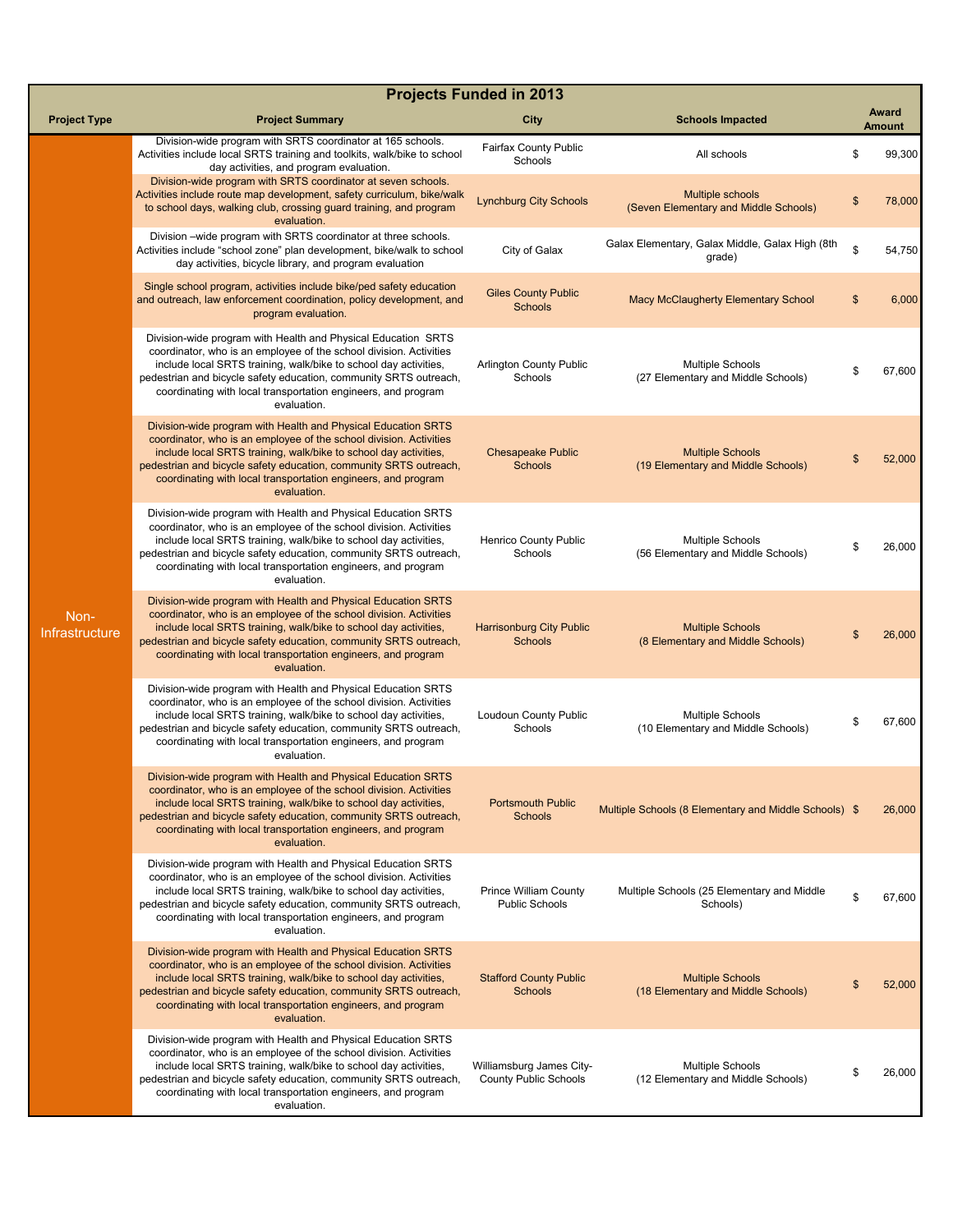| <b>Projects Funded in 2014</b> |  |  |
|--------------------------------|--|--|
|--------------------------------|--|--|

<span id="page-2-0"></span>

|                     |                                                                                                                                                                                                                                                                                                                                                              | Projects Funded in 2014                                  |                                                               |    |                        |
|---------------------|--------------------------------------------------------------------------------------------------------------------------------------------------------------------------------------------------------------------------------------------------------------------------------------------------------------------------------------------------------------|----------------------------------------------------------|---------------------------------------------------------------|----|------------------------|
| <b>Project Type</b> | <b>Project Summary</b>                                                                                                                                                                                                                                                                                                                                       | City                                                     | <b>Schools Impacted</b>                                       |    | Award<br><b>Amount</b> |
|                     | Division-wide program with Health and Physical Education SRTS<br>coordinator, who is an employee of the school division. Activities<br>include local SRTS training, walk/bike to school day activities,<br>pedestrian and bicycle safety education, community SRTS outreach,<br>coordinating with local transportation engineers, and program<br>evaluation. | <b>Arlington County Public</b><br>Schools                | Multiple Schools (28 Elementary and Middle<br>Schools)        | \$ | 71,811                 |
|                     | Division-wide program with Health and Physical Education SRTS<br>coordinator, who is an employee of the school division. Activities<br>include local SRTS training, walk/bike to school day activities,<br>pedestrian and bicycle safety education, community SRTS outreach,<br>coordinating with local transportation engineers, and program<br>evaluation. | <b>Chesapeake Public</b><br><b>Schools</b>               | Multiple Schools (38 Elementary and Middle<br>Schools)        | \$ | 90,000                 |
|                     | Division-wide program with Health and Physical Education SRTS<br>coordinator, who is an employee of the school division. Activities<br>include local SRTS training, walk/bike to school day activities,<br>pedestrian and bicycle safety education, community SRTS outreach,<br>coordinating with local transportation engineers, and program<br>evaluation. | <b>Chesterfield County Public</b><br>Schools             | <b>Multiple Schools</b><br>(4 Elementary and Middle Schools)  | S  | 38,505                 |
|                     | Division - wide program with SRTS coordinator at three schools.<br>Activities include "school zone" plan development, bike/walk to school<br>day activities, bicycle library, and program evaluation                                                                                                                                                         | <b>City of Galax</b>                                     | Galax Elementary, Galax Middle,<br>Galax High (8th grade)     | \$ | 41,000                 |
|                     | Division-wide program with SRTS coordinator at 165 schools.<br>Activities include local SRTS training and toolkits, walk/bike to school<br>day activities, and program evaluation.                                                                                                                                                                           | <b>Fairfax County Public</b><br>Schools                  | All schools                                                   | \$ | 50,000                 |
| Non-                | Division-wide program with Health and Physical Education SRTS<br>coordinator, who is an employee of the school division. Activities<br>include local SRTS training, walk/bike to school day activities,<br>pedestrian and bicycle safety education, community SRTS outreach,<br>coordinating with local transportation engineers, and program<br>evaluation. | <b>Henrico County Public</b><br><b>Schools</b>           | <b>Multiple Schools</b><br>(9 Elementary and Middle Schools)  | S  | 71,000                 |
|                     | Division-wide program with Health and Physical Education SRTS<br>coordinator, who is an employee of the school division. Activities<br>include local SRTS training, walk/bike to school day activities,<br>pedestrian and bicycle safety education, community SRTS outreach,<br>coordinating with local transportation engineers, and program<br>evaluation. | Loudoun County Public<br>Schools                         | <b>Multiple Schools</b><br>(21 Elementary and Middle Schools) | \$ | 67,600                 |
| Infrastructure      | Division-wide program with Health and Physical Education SRTS<br>coordinator, who is an employee of the school division. Activities<br>include local SRTS training, walk/bike to school day activities,<br>pedestrian and bicycle safety education, community SRTS outreach,<br>coordinating with local transportation engineers, and program<br>evaluation. | <b>Norfolk Public Schools</b>                            | <b>Multiple Schools</b><br>(11 Elementary and Middle Schools) | \$ | 85,000                 |
|                     | Division-wide program with Health and Physical Education SRTS<br>coordinator, who is an employee of the school division. Activities<br>include local SRTS training, walk/bike to school day activities,<br>pedestrian and bicycle safety education, community SRTS outreach,<br>coordinating with local transportation engineers, and program<br>evaluation. | Portsmouth Public<br>Schools                             | <b>Multiple Schools</b><br>(13 Elementary and Middle Schools) | \$ | 56,000                 |
|                     | Division-wide program with Health and Physical Education SRTS<br>coordinator, who is an employee of the school division. Activities<br>include local SRTS training, walk/bike to school day activities,<br>pedestrian and bicycle safety education, community SRTS outreach,<br>coordinating with local transportation engineers, and program<br>evaluation. | <b>Prince William County</b><br><b>Public Schools</b>    | <b>Multiple Schools</b><br>(20 Elementary and Middle Schools) |    | 73,732                 |
|                     | Division-wide program with local hospital adminstering the program on<br>behalf of Harrisonburg. Activities include local SRTS training,<br>walk/bike to school day activities, pedestrian and bicycle safety<br>education, community SRTS outreach, coordinating with local<br>transportation engineers, and program evaluation.                            | Sentara RMH Medical<br>Center - Harrisonburg             | Multiple Schools<br>(7 Elementary and Middle Schools)         | \$ | 61,000                 |
|                     | Division-wide program with Health and Physical Education SRTS<br>coordinator, who is an employee of the school division. Activities<br>include local SRTS training, walk/bike to school day activities,<br>pedestrian and bicycle safety education, community SRTS outreach,<br>coordinating with local transportation engineers, and program<br>evaluation. | <b>Stafford County Public</b><br><b>Schools</b>          | <b>Multiple Schools</b><br>(13 Elementary and Middle Schools) |    | 67,500                 |
|                     | Division-wide program with Health and Physical Education SRTS<br>coordinator, who is an employee of the school division. Activities<br>include local SRTS training, walk/bike to school day activities,<br>pedestrian and bicycle safety education, community SRTS outreach,<br>coordinating with local transportation engineers, and program<br>evaluation. | Williamsburg James City-<br><b>County Public Schools</b> | <b>Multiple Schools</b><br>(5 Elementary and Middle Schools)  |    | 51,000                 |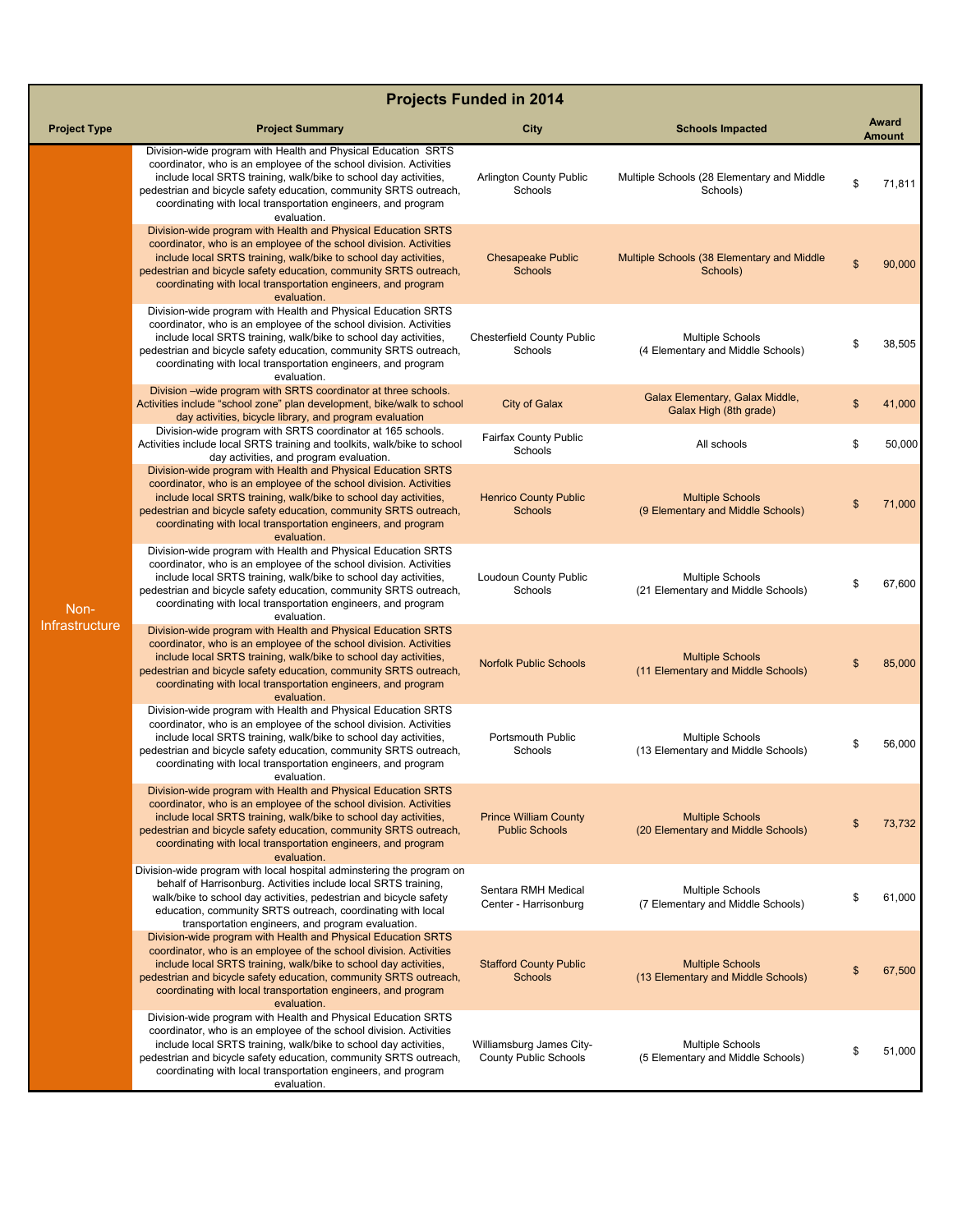<span id="page-3-0"></span>

| <b>Projects Funded in 2015</b> |                                                                                                                                                                                                                                                                                                                                                              |                                                       |                                                               |    |                               |
|--------------------------------|--------------------------------------------------------------------------------------------------------------------------------------------------------------------------------------------------------------------------------------------------------------------------------------------------------------------------------------------------------------|-------------------------------------------------------|---------------------------------------------------------------|----|-------------------------------|
| <b>Project Type</b>            | <b>Project Summary</b>                                                                                                                                                                                                                                                                                                                                       | City                                                  | <b>Schools Impacted</b>                                       |    | <b>Award</b><br><b>Amount</b> |
|                                | Division-wide program with Health and Physical Education SRTS<br>coordinator, who is an employee of the school division. Activities<br>include local SRTS training, walk/bike to school day activities,<br>pedestrian and bicycle safety education, community SRTS outreach,<br>coordinating with local transportation engineers, and program<br>evaluation. | <b>Arlington County Public</b><br>Schools             | <b>Multiple Schools</b><br>(30 Elementary and Middle Schools) | S  | 94,750                        |
|                                | Division-wide program with Health and Physical Education SRTS<br>coordinator, who is an employee of the school division. Activities<br>include local SRTS training, walk/bike to school day activities,<br>pedestrian and bicycle safety education, community SRTS outreach,<br>coordinating with local transportation engineers, and program<br>evaluation. | <b>Chesapeake County</b><br><b>Public Schools</b>     | <b>Multiple Schools</b><br>(38 Elementary and Middle Schools) |    | 84,000                        |
|                                | Division-wide program with Health and Physical Education SRTS<br>coordinator, who is an employee of the school division. Activities<br>include local SRTS training, walk/bike to school day activities,<br>pedestrian and bicycle safety education, community SRTS outreach,<br>coordinating with local transportation engineers, and program<br>evaluation. | <b>Chesterfield County Public</b><br>Schools          | <b>Multiple Schools</b><br>(7 Elementary and Middle Schools)  | \$ | 48,529                        |
|                                | Division -wide program with SRTS coordinator at three schools.<br>Activities include "school zone" plan development, bike/walk to school<br>day activities, bicycle library, and program evaluation                                                                                                                                                          | <b>City of Galax</b>                                  | Galax Elementary, Galax Middle,<br>Galax High (8th grade)     | \$ | 20,000                        |
|                                | Division-wide program with SRTS coordinator at 165 schools.<br>Activities include local SRTS training and toolkits, walk/bike to school<br>day activities, and program evaluation.                                                                                                                                                                           | <b>Fairfax County Public</b><br>Schools               | All schools                                                   | \$ | 87,899                        |
|                                | Division-wide program with a SRTS coordinator, working with<br>Richmond City Public Schools. Activities include local SRTS training,<br>walk/bike to school day activities, pedestrian and bicycle safety<br>education, community SRTS outreach, coordinating with local<br>transportation engineers, and program evaluation.                                | <b>Greater Richmond</b><br>Fit4Kids                   | <b>Multiple Schools</b><br>(5 Elementary and Middle Schools)  | \$ | 33,000                        |
|                                | Division-wide program with Health and Physical Education SRTS<br>coordinator, who is an employee of the school division. Activities<br>include local SRTS training, walk/bike to school day activities,<br>pedestrian and bicycle safety education, community SRTS outreach,<br>coordinating with local transportation engineers, and program<br>evaluation. | <b>Henrico County Public</b><br>Schools               | <b>Multiple Schools</b><br>(15 Elementary and Middle Schools) | \$ | 81,000                        |
| Non-                           | Division-wide program with Health and Physical Education SRTS<br>coordinator, who is an employee of the school division. Activities<br>include local SRTS training, walk/bike to school day activities,<br>pedestrian and bicycle safety education, community SRTS outreach,<br>coordinating with local transportation engineers, and program<br>evaluation. | <b>Loudoun County Public</b><br><b>Schools</b>        | Multiple Schools (20 Elementary and Middle<br>Schools)        | \$ | 67,600                        |
| Infrastructure                 | Division-wide program with Health and Physical Education SRTS<br>coordinator, who is an employee of the school division. Activities<br>include local SRTS training, walk/bike to school day activities,<br>pedestrian and bicycle safety education, community SRTS outreach,<br>coordinating with local transportation engineers, and program<br>evaluation. | Lynchburg City Schools                                | <b>Multiple Schools</b><br>(7 Elementary and Middle Schools)  |    | 41,000                        |
|                                | Division-wide program with Health and Physical Education SRTS<br>coordinator, who is an employee of the school division. Activities<br>include local SRTS training, walk/bike to school day activities,<br>pedestrian and bicycle safety education, community SRTS outreach,<br>coordinating with local transportation engineers, and program<br>evaluation. | <b>Norfolk Public Schools</b>                         | <b>Multiple Schools</b><br>(11 Elementary and Middle Schools) |    | 87,000                        |
|                                | Division-wide program with Health and Physical Education SRTS<br>coordinator, who is an employee of the school division. Activities<br>include local SRTS training, walk/bike to school day activities,<br>pedestrian and bicycle safety education, community SRTS outreach,<br>coordinating with local transportation engineers, and program<br>evaluation. | Portsmouth Public<br>Schools                          | <b>Multiple Schools</b><br>(13 Elementary and Middle Schools) | S  | 52,000                        |
|                                | Division-wide program with Health and Physical Education SRTS<br>coordinator, who is an employee of the school division. Activities<br>include local SRTS training, walk/bike to school day activities,<br>pedestrian and bicycle safety education, community SRTS outreach,<br>coordinating with local transportation engineers, and program<br>evaluation. | <b>Prince William County</b><br><b>Public Schools</b> | <b>Multiple Schools</b><br>(60 Elementary and Middle Schools) |    | 65,800                        |
|                                | Division-wide program with Health and Physical Education SRTS<br>coordinator, who is an employee of the school division. Activities<br>include local SRTS training, walk/bike to school day activities,<br>pedestrian and bicycle safety education, community SRTS outreach,<br>coordinating with local transportation engineers, and program<br>evaluation. | Rockingham County<br><b>Public Schools</b>            | <b>Multiple Schools</b><br>(19 Elementary and Middle Schools) | \$ | 86,000                        |
|                                | Division-wide program with local hospital adminstering the program on<br>behalf of Harrisonburg. Activities include local SRTS training,<br>walk/bike to school day activities, pedestrian and bicycle safety<br>education, community SRTS outreach, coordinating with local<br>transportation engineers, and program evaluation.                            | <b>Sentara RMH Medical</b><br>Center - Harrisonburg   | <b>Multiple Schools</b><br>(7 Elementary and Middle Schools)  | S  | 51,000                        |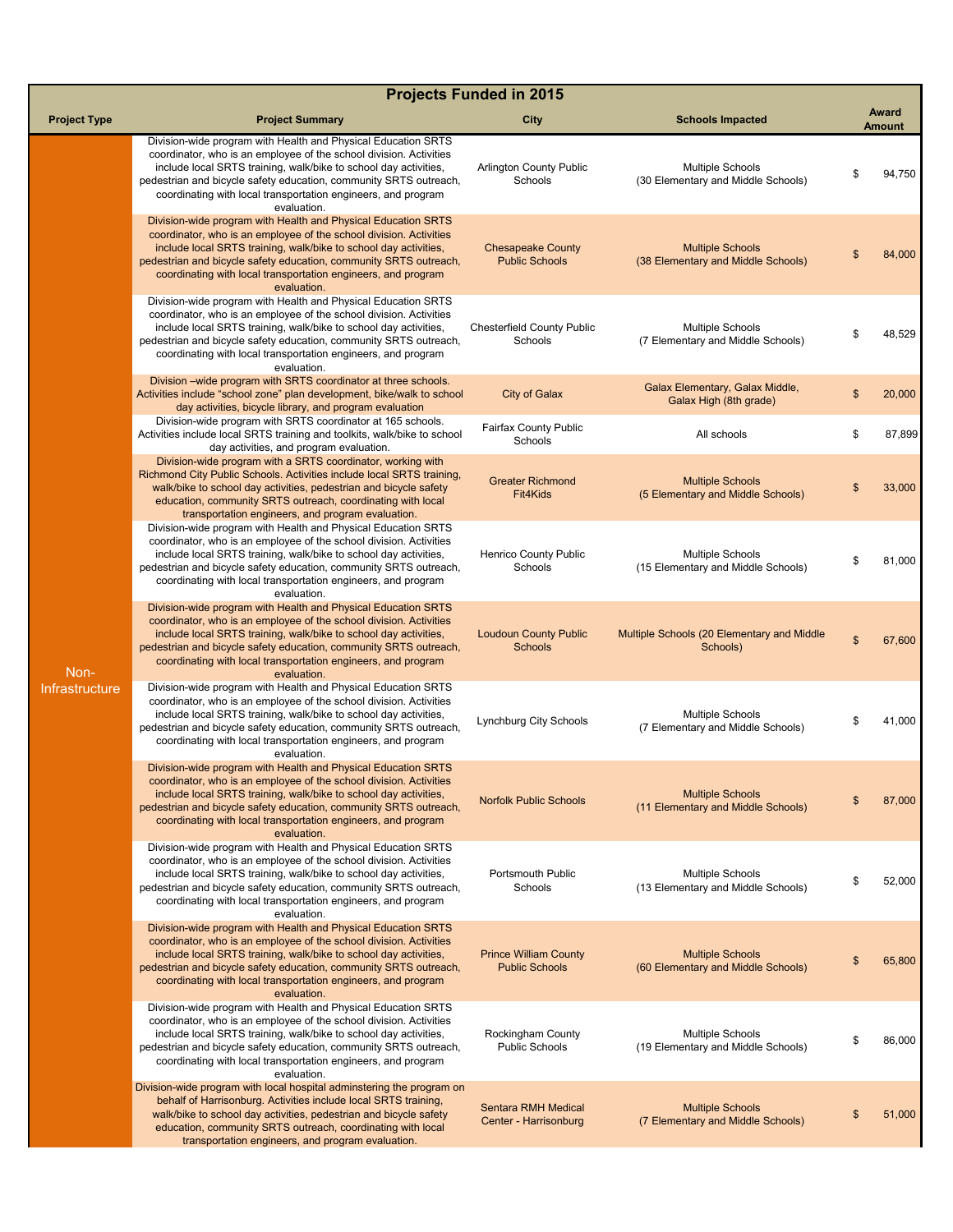<span id="page-4-0"></span>Division-wide program with Health and Physical Education SRTS coordinator, who is an employee of the school division. Activities include local SRTS training, walk/bike to school day activities, pedestrian and bicycle safety education, community SRTS outreach, coordinating with local transportation engineers, and program evaluation.

Williamsburg James City-County Public Schools

Multiple Schools (5 Elementary and Middle Schools) \$ 41,000

| <b>Projects Funded in 2016</b> |                                                                                                                                                                                                                                                                                                                                                              |                                                       |                                                                |    |                        |
|--------------------------------|--------------------------------------------------------------------------------------------------------------------------------------------------------------------------------------------------------------------------------------------------------------------------------------------------------------------------------------------------------------|-------------------------------------------------------|----------------------------------------------------------------|----|------------------------|
| <b>Project Type</b>            | <b>Project Summary</b>                                                                                                                                                                                                                                                                                                                                       | City                                                  | <b>Schools Impacted</b>                                        |    | Award<br><b>Amount</b> |
|                                | Division-wide program with Health and Physical Education SRTS<br>coordinator, who is an employee of the school division. Activities<br>include local SRTS training, walk/bike to school day activities,<br>pedestrian and bicycle safety education, community SRTS outreach,<br>coordinating with local transportation engineers, and program<br>evaluation. | <b>Arlington County Public</b><br>Schools             | <b>Multiple Schools</b><br>(30 Elementary and Middle Schools)  | \$ | 88,000                 |
|                                | Division-wide program with SRTS coordinator, who is an employee of<br>the City. Activities include local SRTS training, walk/bike to school day<br>activities, pedestrian and bicycle safety education, community SRTS<br>outreach, coordinating with local transportation engineers, and<br>program evaluation.                                             | <b>City of Charlottesville</b>                        | <b>Multiple Schools</b><br>(8 Elementary and Middle Schools)   | \$ | 56,000                 |
|                                | Division-wide program with Health and Physical Education SRTS<br>coordinator, who is an employee of the school division. Activities<br>include local SRTS training, walk/bike to school day activities,<br>pedestrian and bicycle safety education, community SRTS outreach,<br>coordinating with local transportation engineers, and program<br>evaluation. | Chesapeake Public<br>Schools                          | <b>Multiple Schools</b><br>(38 Elementary and Middle Schools)  | \$ | 64,000                 |
|                                | Division-wide program with Health and Physical Education SRTS<br>coordinator, who is an employee of the school division. Activities<br>include local SRTS training, walk/bike to school day activities,<br>pedestrian and bicycle safety education, community SRTS outreach,<br>coordinating with local transportation engineers, and program<br>evaluation. | <b>Chesterfield County Public</b><br><b>Schools</b>   | <b>Multiple Schools</b><br>(9 Elementary and Middle Schools)   | \$ | 63,000                 |
|                                | Division - wide program with SRTS coordinator at three schools.<br>Activities include "school zone" plan development, bike/walk to school<br>day activities, bicycle library, and program evaluation                                                                                                                                                         | City of Galax                                         | Galax Elementary, Galax Middle,<br>Galax High (8th grade)      | \$ | 20,000                 |
|                                | Division-wide program with SRTS coordinator at 164 schools.<br>Activities include local SRTS training and toolkits, walk/bike to school<br>day activities, and program evaluation.                                                                                                                                                                           | <b>Fairfax County Public</b><br><b>Schools</b>        | <b>Multiple Schools</b><br>(164 Elementary and Middle Schools) | \$ | 95,600                 |
|                                | Division-wide program with a SRTS coordinator, working with<br>Richmond City Public Schools. Activities include local SRTS training,<br>walk/bike to school day activities, pedestrian and bicycle safety<br>education, community SRTS outreach, coordinating with local<br>transportation engineers, and program evaluation.                                | Greater Richmond<br>Fit4Kids                          | Multiple Schools<br>(6 Elementary and Middle Schools)          | \$ | 45,000                 |
|                                | Division-wide program with Health and Physical Education SRTS<br>coordinator, who is an employee of the school division. Activities<br>include local SRTS training, walk/bike to school day activities,<br>pedestrian and bicycle safety education, community SRTS outreach,<br>coordinating with local transportation engineers, and program<br>evaluation. | <b>Loudoun County Public</b><br><b>Schools</b>        | <b>Multiple Schools</b><br>(20 Elementary and Middle Schools)  |    | 67,600                 |
| Non-<br>Infrastructure         | Division-wide program with Health and Physical Education SRTS<br>coordinator, who is an employee of the school division. Activities<br>include local SRTS training, walk/bike to school day activities,<br>pedestrian and bicycle safety education, community SRTS outreach,<br>coordinating with local transportation engineers, and program<br>evaluation. | <b>Lynchburg City Schools</b>                         | <b>Multiple Schools</b><br>(13 Elementary and Middle Schools)  | \$ | 75,000                 |
|                                | Division-wide program with SRTS coordinator, who is an employee of<br>the City's Engineering Department. Activities include local SRTS<br>training, walk/bike to school day activities, pedestrian and bicycle<br>safety education, community SRTS outreach, coordinating with local<br>transportation engineers, and program evaluation.                    | <b>City of Newport News</b>                           | <b>Multiple Schools</b><br>(14 Elementary and Middle Schools)  |    | 60,000                 |
|                                | Division-wide program with Health and Physical Education SRTS<br>coordinator, who is an employee of the school division. Activities<br>include local SRTS training, walk/bike to school day activities,<br>pedestrian and bicycle safety education, community SRTS outreach,<br>coordinating with local transportation engineers, and program<br>evaluation. | Norfolk Public Schools                                | Multiple Schools<br>(32 Elementary and Middle Schools)         | \$ | 90,000                 |
|                                | Division-wide program with Health and Physical Education SRTS<br>coordinator, who is an employee of the school division. Activities<br>include local SRTS training, walk/bike to school day activities,<br>pedestrian and bicycle safety education, community SRTS outreach,<br>coordinating with local transportation engineers, and program<br>evaluation. | <b>Portsmouth Public</b><br><b>Schools</b>            | <b>Multiple Schools</b><br>(12 Elementary and Middle Schools)  |    | 40,000                 |
|                                | Division-wide program with Health and Physical Education SRTS<br>coordinator, who is an employee of the school division. Activities<br>include local SRTS training, walk/bike to school day activities,<br>pedestrian and bicycle safety education, community SRTS outreach,<br>coordinating with local transportation engineers, and program<br>evaluation. | <b>Prince William County</b><br><b>Public Schools</b> | Multiple Schools<br>(28 Elementary and Middle Schools)         | \$ | 65,800                 |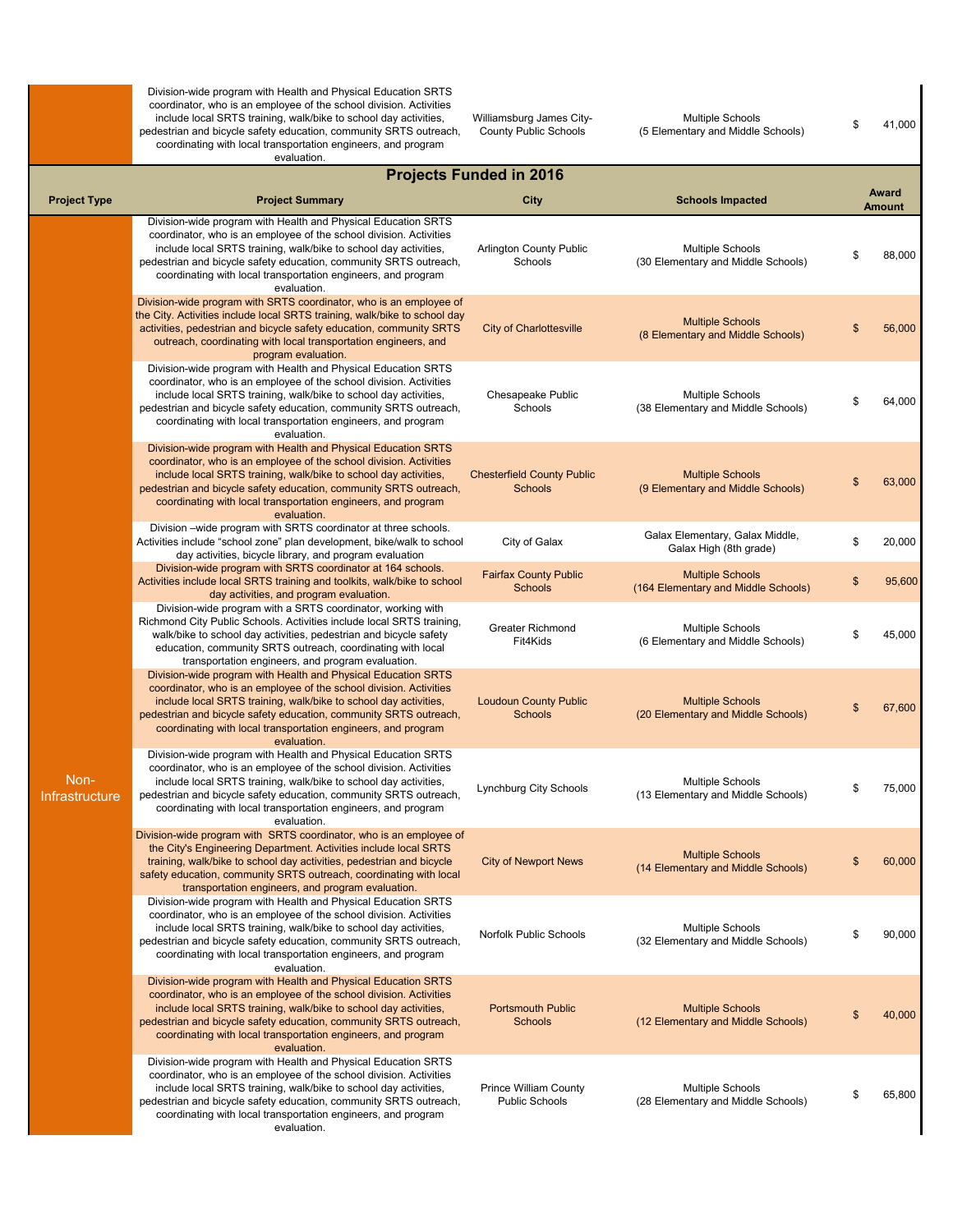<span id="page-5-0"></span>

|                        | Division-wide program with Health and Physical Education SRTS<br>coordinator, who is an employee of the school division. Activities<br>include local SRTS training, walk/bike to school day activities,<br>pedestrian and bicycle safety education, community SRTS outreach,<br>coordinating with local transportation engineers, and program<br>evaluation. | <b>Rockingham County</b><br><b>Public Schools</b>               | <b>Multiple Schools</b><br>(19 Elementary and Middle Schools)  | \$<br>90,000  |
|------------------------|--------------------------------------------------------------------------------------------------------------------------------------------------------------------------------------------------------------------------------------------------------------------------------------------------------------------------------------------------------------|-----------------------------------------------------------------|----------------------------------------------------------------|---------------|
|                        | Division-wide program with local hospital adminstering the program on<br>behalf of Harrisonburg. Activities include local SRTS training,<br>walk/bike to school day activities, pedestrian and bicycle safety<br>education, community SRTS outreach, coordinating with local<br>transportation engineers, and program evaluation.                            | Sentara RMH Medical<br>Center - Harrisonburg                    | <b>Multiple Schools</b><br>(7 Elementary and Middle Schools)   | \$<br>35,000  |
|                        | Division-wide program with Health and Physical Education SRTS<br>coordinator, who is an employee of the school division. Activities<br>include local SRTS training, walk/bike to school day activities,<br>pedestrian and bicycle safety education, community SRTS outreach,<br>coordinating with local transportation engineers, and program<br>evaluation. | <b>Williamsburg James City-</b><br><b>County Public Schools</b> | <b>Multiple Schools</b><br>(5 Elementary and Middle Schools)   | \$<br>45,000  |
|                        |                                                                                                                                                                                                                                                                                                                                                              | <b>Projects Funded in 2017</b>                                  |                                                                | <b>Award</b>  |
| <b>Project Type</b>    | <b>Project Summary</b>                                                                                                                                                                                                                                                                                                                                       | City                                                            | <b>Schools Impacted</b>                                        | <b>Amount</b> |
|                        | Division-wide program with Health and Physical Education SRTS<br>coordinator, who is an employee of the school division. Activities<br>include local SRTS training, walk/bike to school day activities,<br>pedestrian and bicycle safety education, community SRTS outreach,<br>coordinating with local transportation engineers, and program<br>evaluation. | Alexandria City Public<br>Schools                               | <b>Multiple Schools</b><br>(7 Elementary Schools)              | \$<br>53,800  |
|                        | Division-wide program with Health and Physical Education SRTS<br>coordinator, who is an employee of the school division. Activities<br>include local SRTS training, walk/bike to school day activities,<br>pedestrian and bicycle safety education, community SRTS outreach,<br>coordinating with local transportation engineers, and program<br>evaluation. | <b>Arlington County Public</b><br>Schools                       | <b>Multiple Schools</b><br>(29 Elementary and Middle Schools)  | \$<br>82,600  |
|                        | Division-wide program with SRTS coordinator, who is an employee of<br>the City. Activities include local SRTS training, walk/bike to school day<br>activities, pedestrian and bicycle safety education, community SRTS<br>outreach, coordinating with local transportation engineers, and<br>program evaluation.                                             | City of Charlottesville                                         | <b>Multiple Schools</b><br>(8 Elementary and Middle Schools)   | \$<br>59,000  |
|                        | Division-wide program with Health and Physical Education SRTS<br>coordinator, who is an employee of the school division. Activities<br>include local SRTS training, walk/bike to school day activities,<br>pedestrian and bicycle safety education, community SRTS outreach,<br>coordinating with local transportation engineers, and program<br>evaluation. | <b>Chesapeake Public</b><br><b>Schools</b>                      | <b>Multiple Schools</b><br>(38 Elementary and Middle Schools)  | \$<br>61,500  |
|                        | Division-wide program with Health and Physical Education SRTS<br>coordinator, who is an employee of the school division. Activities<br>include local SRTS training, walk/bike to school day activities,<br>pedestrian and bicycle safety education, community SRTS outreach,<br>coordinating with local transportation engineers, and program<br>evaluation. | <b>Chesterfield County Public</b><br>Schools                    | <b>Multiple Schools</b><br>(10 Elementary and Middle Schools)  | \$<br>57,292  |
|                        | Division - wide program with SRTS coordinator at three schools.<br>Activities include "school zone" plan development, bike/walk to school<br>day activities, bicycle library, and program evaluation                                                                                                                                                         | <b>City of Galax</b>                                            | Galax Elementary, Galax Middle,<br>Galax High (8th grade)      | \$<br>17,103  |
|                        | Division-wide program with SRTS coordinator at 164 schools.<br>Activities include local SRTS training and toolkits, walk/bike to school<br>day activities, and program evaluation.                                                                                                                                                                           | Fairfax County Public<br>Schools                                | <b>Multiple Schools</b><br>(169 Elementary and Middle Schools) | \$<br>83,800  |
|                        | Division-wide program with a SRTS coordinator, working with<br>Richmond City Public Schools. Activities include local SRTS training,<br>walk/bike to school day activities, pedestrian and bicycle safety<br>education, community SRTS outreach, coordinating with local<br>transportation engineers, and program evaluation.                                | <b>Greater Richmond</b><br>Fit4Kids                             | <b>Multiple Schools</b><br>(7 Elementary and Middle Schools)   | \$<br>43,000  |
| Non-<br>Infrastructure | Division-wide program with Health and Physical Education SRTS<br>coordinator, who is an employee of the school division. Activities<br>include local SRTS training, walk/bike to school day activities,<br>pedestrian and bicycle safety education, community SRTS outreach,<br>coordinating with local transportation engineers, and program<br>evaluation. | <b>Loudoun County Public</b><br>Schools                         | <b>Multiple Schools</b><br>(20 Elementary and Middle Schools)  | \$<br>67,600  |
|                        | Division-wide program with SRTS coordinator, who is an employee of<br>the City's Engineering Department. Activities include local SRTS<br>training, walk/bike to school day activities, pedestrian and bicycle<br>safety education, community SRTS outreach, coordinating with local<br>transportation engineers, and program evaluation.                    | <b>City of Newport News</b>                                     | <b>Multiple Schools</b><br>(23 Elementary and Middle Schools)  | \$<br>82,000  |
|                        | Division-wide program with Health and Physical Education SRTS<br>coordinator, who is an employee of the school division. Activities<br>include local SRTS training, walk/bike to school day activities,<br>pedestrian and bicycle safety education, community SRTS outreach,<br>coordinating with local transportation engineers, and program<br>evaluation. | Norfolk Public Schools                                          | <b>Multiple Schools</b><br>(34 Elementary and Middle Schools)  | \$<br>92,000  |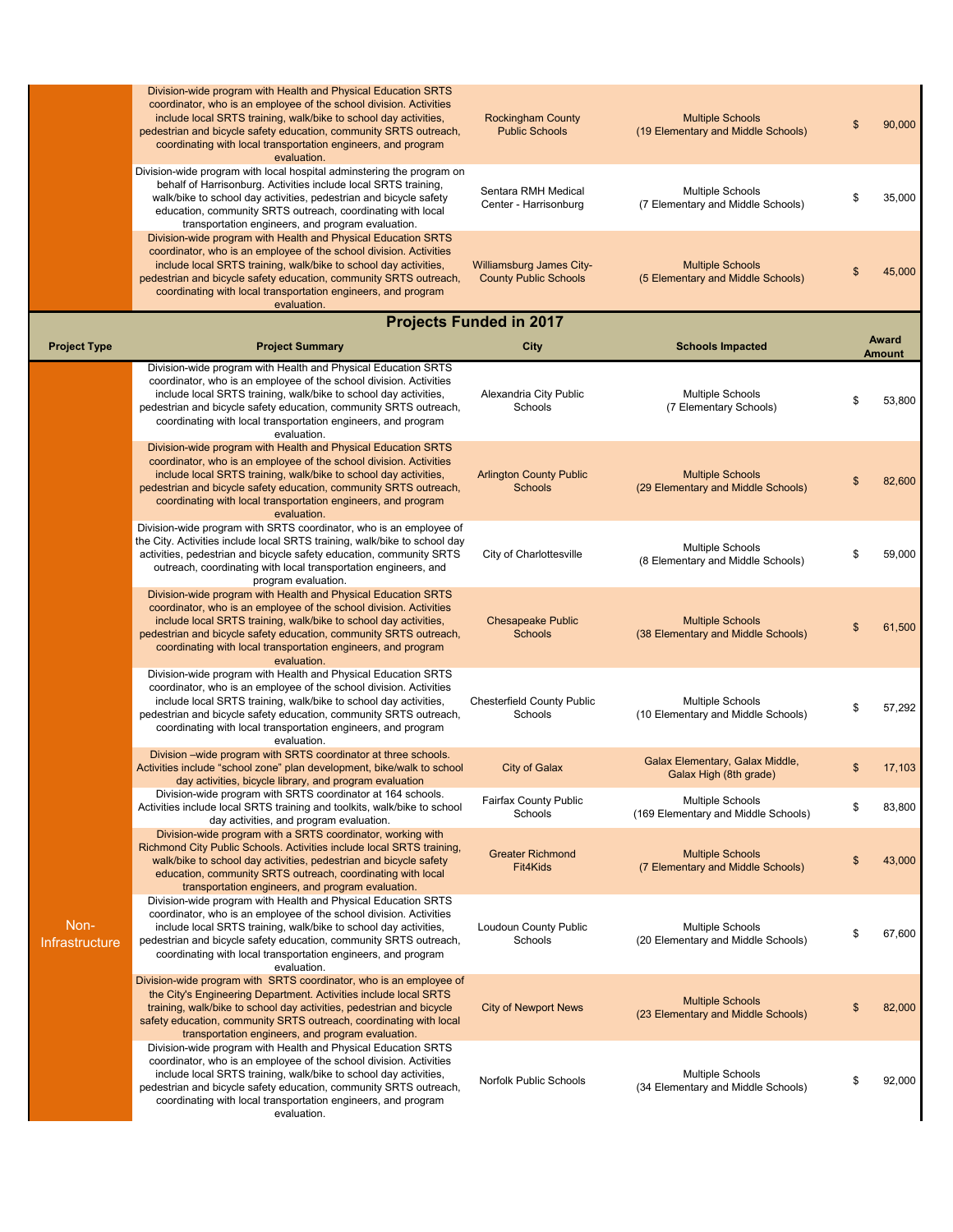<span id="page-6-0"></span>

|                       | Division-wide program with Health and Physical Education SRTS<br>coordinator, who is an employee of the school division. Activities<br>include local SRTS training, walk/bike to school day activities,<br>pedestrian and bicycle safety education, community SRTS outreach,<br>coordinating with local transportation engineers, and program<br>evaluation.             | <b>Portsmouth Public</b><br><b>Schools</b>                      | <b>Multiple Schools</b><br>(12 Elementary and Middle Schools)  |    | 40,000                        |
|-----------------------|--------------------------------------------------------------------------------------------------------------------------------------------------------------------------------------------------------------------------------------------------------------------------------------------------------------------------------------------------------------------------|-----------------------------------------------------------------|----------------------------------------------------------------|----|-------------------------------|
|                       | Division-wide program with Health and Physical Education SRTS<br>coordinator, who is an employee of the school division. Activities<br>include local SRTS training, walk/bike to school day activities,<br>pedestrian and bicycle safety education, community SRTS outreach,<br>coordinating with local transportation engineers, and program<br>evaluation.             | <b>Prince William County</b><br><b>Public Schools</b>           | <b>Multiple Schools</b><br>(36 Elementary and Middle Schools)  | \$ | 61,800                        |
|                       | Division-wide program with Health and Physical Education SRTS<br>coordinator, who is an employee of the school division. Activities<br>include local SRTS training, walk/bike to school day activities,<br>pedestrian and bicycle safety education, community SRTS outreach,<br>coordinating with local transportation engineers, and program<br>evaluation.             | <b>Rockingham County</b><br><b>Public Schools</b>               | <b>Multiple Schools</b><br>(19 Elementary and Middle Schools)  | \$ | 86,000                        |
|                       | Division-wide program with local hospital adminstering the program on<br>behalf of Harrisonburg. Activities include local SRTS training,<br>walk/bike to school day activities, pedestrian and bicycle safety<br>education, community SRTS outreach, coordinating with local<br>transportation engineers, and program evaluation.                                        | Sentara RMH Medical<br>Center - Harrisonburg                    | <b>Multiple Schools</b><br>(8 Elementary and Middle Schools)   | \$ | 27,534                        |
|                       | Division-wide program with Health and Physical Education SRTS<br>coordinator, who is an employee of the school division. Activities<br>include local SRTS training, walk/bike to school day activities,<br>pedestrian and bicycle safety education, community SRTS outreach,<br>coordinating with local transportation engineers, and program<br>evaluation.             | <b>Williamsburg James City-</b><br><b>County Public Schools</b> | <b>Multiple Schools</b><br>(6 Elementary and Middle Schools)   | S  | 45,000                        |
|                       |                                                                                                                                                                                                                                                                                                                                                                          | <b>Projects Funded in 2018</b>                                  |                                                                |    |                               |
| <b>Project Type</b>   | <b>Project Summary</b>                                                                                                                                                                                                                                                                                                                                                   | City                                                            | <b>Schools Impacted</b>                                        |    | <b>Award</b><br><b>Amount</b> |
|                       | Division-wide program with Health and Physical Education SRTS<br>coordinator, who is an employee of the school division. Activities<br>include local SRTS training, walk/bike to school day activities,<br>pedestrian and bicycle safety education, community SRTS outreach,<br>coordinating with local transportation engineers, and program<br>evaluation.             | Alexandria City Public<br>Schools                               | <b>Multiple Schools</b><br>(12 Elementary and Middle Schools)  | S  | 62,700                        |
|                       | Division-wide program with Health and Physical Education SRTS<br>coordinator, who is an employee of the school division. Activities<br>include local SRTS training, walk/bike to school day activities,<br>pedestrian and bicycle safety education, community SRTS outreach,<br>coordinating with local transportation engineers, and program<br>evaluation.             | <b>Arlington County Public</b><br><b>Schools</b>                | <b>Multiple Schools</b><br>(30 Elementary and Middle Schools)  | \$ | 80,600                        |
|                       | Division-wide program with SRTS coordinator, who is an employee of<br>the City. Activities include local SRTS training, walk/bike to school day<br>activities, pedestrian and bicycle safety education, community SRTS<br>outreach, coordinating with local transportation engineers, and<br>program evaluation.                                                         | City of Charlottesville                                         | <b>Multiple Schools</b><br>(10 Elementary and Middle Schools)  | \$ | 77,000                        |
|                       | Division-wide program with Health and Physical Education SRTS<br>coordinator, who is an employee of the school division. Activities<br>include local SRTS training, walk/bike to school day activities,<br>pedestrian and bicycle safety education, community SRTS outreach,<br>coordinating with local transportation engineers, and program<br>evaluation.             | <b>Chesapeake Public</b><br>Schools                             | <b>Multiple Schools</b><br>(38 Elementary and Middle Schools)  | \$ | 59,000                        |
|                       | Division-wide program with Health and Physical Education SRTS<br>coordinator, who is an employee of the school division. Activities<br>include local SRTS training, walk/bike to school day activities,<br>pedestrian and bicycle safety education, community SRTS outreach,<br>coordinating with local transportation engineers, and program<br>evaluation.             | <b>Chesterfield County Public</b><br>Schools                    | <b>Multiple Schools</b><br>(11 Elementary and Middle Schools)  | \$ | 56,750                        |
|                       | Division – wide program with SRTS coordinator at three schools.<br>Activities include "school zone" plan development, bike/walk to school                                                                                                                                                                                                                                | <b>City of Galax</b>                                            | Galax Elementary, Galax Middle,<br>Galax High (8th grade)      | \$ | 17,116                        |
|                       | day activities, bicycle library, and program evaluation<br>Division-wide program with SRTS coordinator at 164 schools.<br>Activities include local SRTS training and toolkits, walk/bike to school                                                                                                                                                                       | Fairfax County Public<br>Schools                                | <b>Multiple Schools</b><br>(168 Elementary and Middle Schools) | \$ | 75,777                        |
|                       | day activities, and program evaluation.<br>Division-wide program with a SRTS coordinator, working with<br>Richmond City Public Schools. Activities include local SRTS training,<br>walk/bike to school day activities, pedestrian and bicycle safety<br>education, community SRTS outreach, coordinating with local<br>transportation engineers, and program evaluation. | <b>Greater Richmond</b><br>Fit4Kids                             | <b>Multiple Schools</b><br>(7 Elementary and Middle Schools)   | \$ | 43,000                        |
| Non-<br>nfrastructure | Division-wide program with Health and Physical Education SRTS<br>coordinator, who is an employee of the school division. Activities<br>include local SRTS training, walk/bike to school day activities,<br>pedestrian and bicycle safety education, community SRTS outreach,<br>coordinating with local transportation engineers, and program<br>evaluation.             | <b>Loudoun County Public</b><br>Schools                         | <b>Multiple Schools</b><br>(22 Elementary and Middle Schools)  | S  | 66,600                        |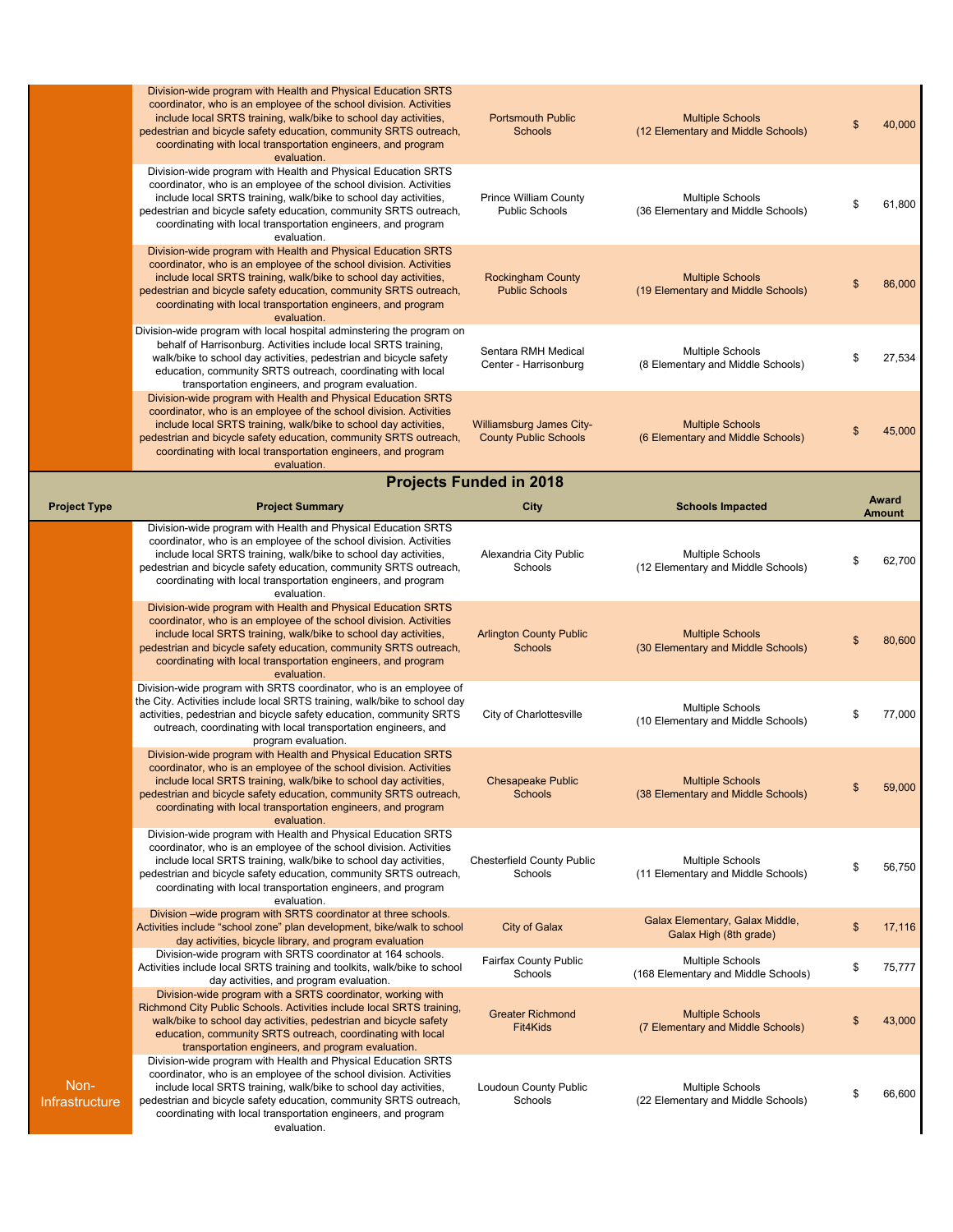<span id="page-7-0"></span>

|              | Division-wide program with SRTS coordinator, who is an employee of<br>the City's Engineering Department. Activities include local SRTS<br>training, walk/bike to school day activities, pedestrian and bicycle<br>safety education, community SRTS outreach, coordinating with local<br>transportation engineers, and program evaluation.                    | <b>City of Newport News</b>                                     | <b>Multiple Schools</b><br>(25 Elementary and Middle Schools)  | \$ | 82,000                 |
|--------------|--------------------------------------------------------------------------------------------------------------------------------------------------------------------------------------------------------------------------------------------------------------------------------------------------------------------------------------------------------------|-----------------------------------------------------------------|----------------------------------------------------------------|----|------------------------|
|              | Division-wide program with Health and Physical Education SRTS<br>coordinator, who is an employee of the school division. Activities<br>include local SRTS training, walk/bike to school day activities,<br>pedestrian and bicycle safety education, community SRTS outreach,<br>coordinating with local transportation engineers, and program<br>evaluation. | Norfolk Public Schools                                          | <b>Multiple Schools</b><br>(41 Elementary and Middle Schools)  | \$ | 87,000                 |
|              | Division-wide program with Health and Physical Education SRTS<br>coordinator, who is an employee of the school division. Activities<br>include local SRTS training, walk/bike to school day activities,<br>pedestrian and bicycle safety education, community SRTS outreach,<br>coordinating with local transportation engineers, and program<br>evaluation. | <b>Portsmouth Public</b><br><b>Schools</b>                      | <b>Multiple Schools</b><br>(12 Elementary and Middle Schools)  | S  | 30,500                 |
|              | Division-wide program with Health and Physical Education SRTS<br>coordinator, who is an employee of the school division. Activities<br>include local SRTS training, walk/bike to school day activities,<br>pedestrian and bicycle safety education, community SRTS outreach,<br>coordinating with local transportation engineers, and program<br>evaluation. | <b>Prince William County</b><br><b>Public Schools</b>           | <b>Multiple Schools</b><br>(30 Elementary and Middle Schools)  | \$ | 58,800                 |
|              | Division-wide program with Health and Physical Education SRTS<br>coordinator, who is an employee of the school division. Activities<br>include local SRTS training, walk/bike to school day activities,<br>pedestrian and bicycle safety education, community SRTS outreach,<br>coordinating with local transportation engineers, and program<br>evaluation. | <b>Rockingham County</b><br><b>Public Schools</b>               | <b>Multiple Schools</b><br>(19 Elementary and Middle Schools)  | \$ | 48,000                 |
|              | Division-wide program with local hospital adminstering the program on<br>behalf of Harrisonburg. Activities include local SRTS training,<br>walk/bike to school day activities, pedestrian and bicycle safety<br>education, community SRTS outreach, coordinating with local<br>transportation engineers, and program evaluation.                            | Sentara RMH Medical<br>Center - Harrisonburg                    | <b>Multiple Schools</b><br>(8 Elementary and Middle Schools)   | \$ | 23,519                 |
|              | Division-wide program with Health and Physical Education SRTS<br>coordinator, who is an employee of the school division. Activities<br>include local SRTS training, walk/bike to school day activities,<br>pedestrian and bicycle safety education, community SRTS outreach,<br>coordinating with local transportation engineers, and program                | <b>Williamsburg James City-</b><br><b>County Public Schools</b> | <b>Multiple Schools</b><br>(7 Elementary and Middle Schools)   |    | 44,000                 |
|              | evaluation.                                                                                                                                                                                                                                                                                                                                                  |                                                                 |                                                                |    |                        |
|              |                                                                                                                                                                                                                                                                                                                                                              | <b>Projects Funded in 2019</b>                                  |                                                                |    |                        |
| Project Type | <b>Project Summary</b>                                                                                                                                                                                                                                                                                                                                       | City                                                            | <b>Schools Impacted</b>                                        |    | Award<br><b>Amount</b> |
|              | Division-wide program with Health and Physical Education SRTS<br>coordinator, who is an employee of the school division. Activities<br>include local SRTS training, walk/bike to school day activities,<br>pedestrian and bicycle safety education, community SRTS outreach,<br>coordinating with local transportation engineers, and program<br>evaluation. | Alexandria City Public<br>Schools                               | <b>Multiple Schools</b><br>(16 Elementary and Middle Schools)  | \$ | 66,460                 |
|              | Division-wide program with Health and Physical Education SRTS<br>coordinator, who is an employee of the school division. Activities<br>include local SRTS training, walk/bike to school day activities,<br>pedestrian and bicycle safety education, community SRTS outreach,<br>coordinating with local transportation engineers, and program                | <b>Arlington County Public</b><br><b>Schools</b>                | <b>Multiple Schools</b><br>(31 Elementary and Middle Schools)  | \$ | 76,600                 |
|              | evaluation.<br>Division-wide program with SRTS coordinator, who is an employee of<br>the City. Activities include local SRTS training, walk/bike to school day<br>activities, pedestrian and bicycle safety education, community SRTS<br>outreach, coordinating with local transportation engineers, and<br>program evaluation.                              | City of Charlottesville                                         | <b>Multiple Schools</b><br>(10 Elementary and Middle Schools)  | \$ | 74,500                 |
|              | Division-wide program with Health and Physical Education SRTS<br>coordinator, who is an employee of the school division. Activities<br>include local SRTS training, walk/bike to school day activities,<br>pedestrian and bicycle safety education, community SRTS outreach,<br>coordinating with local transportation engineers, and program<br>evaluation. | <b>Chesapeake Public</b><br><b>Schools</b>                      | <b>Multiple Schools</b><br>(38 Elementary and Middle Schools)  | \$ | 58,000                 |
|              | Division-wide program with Health and Physical Education SRTS<br>coordinator, who is an employee of the school division. Activities<br>include local SRTS training, walk/bike to school day activities,<br>pedestrian and bicycle safety education, community SRTS outreach,<br>coordinating with local transportation engineers, and program<br>evaluation. | <b>Chesterfield County Public</b><br>Schools                    | <b>Multiple Schools</b><br>(11 Elementary and Middle Schools)  | \$ | 55,350                 |
|              | Division-wide program with SRTS coordinator at 164 schools.<br>Activities include local SRTS training and toolkits, walk/bike to school<br>day activities, and program evaluation.                                                                                                                                                                           | <b>Fairfax County Public</b><br><b>Schools</b>                  | <b>Multiple Schools</b><br>(168 Elementary and Middle Schools) | \$ | 75,777                 |